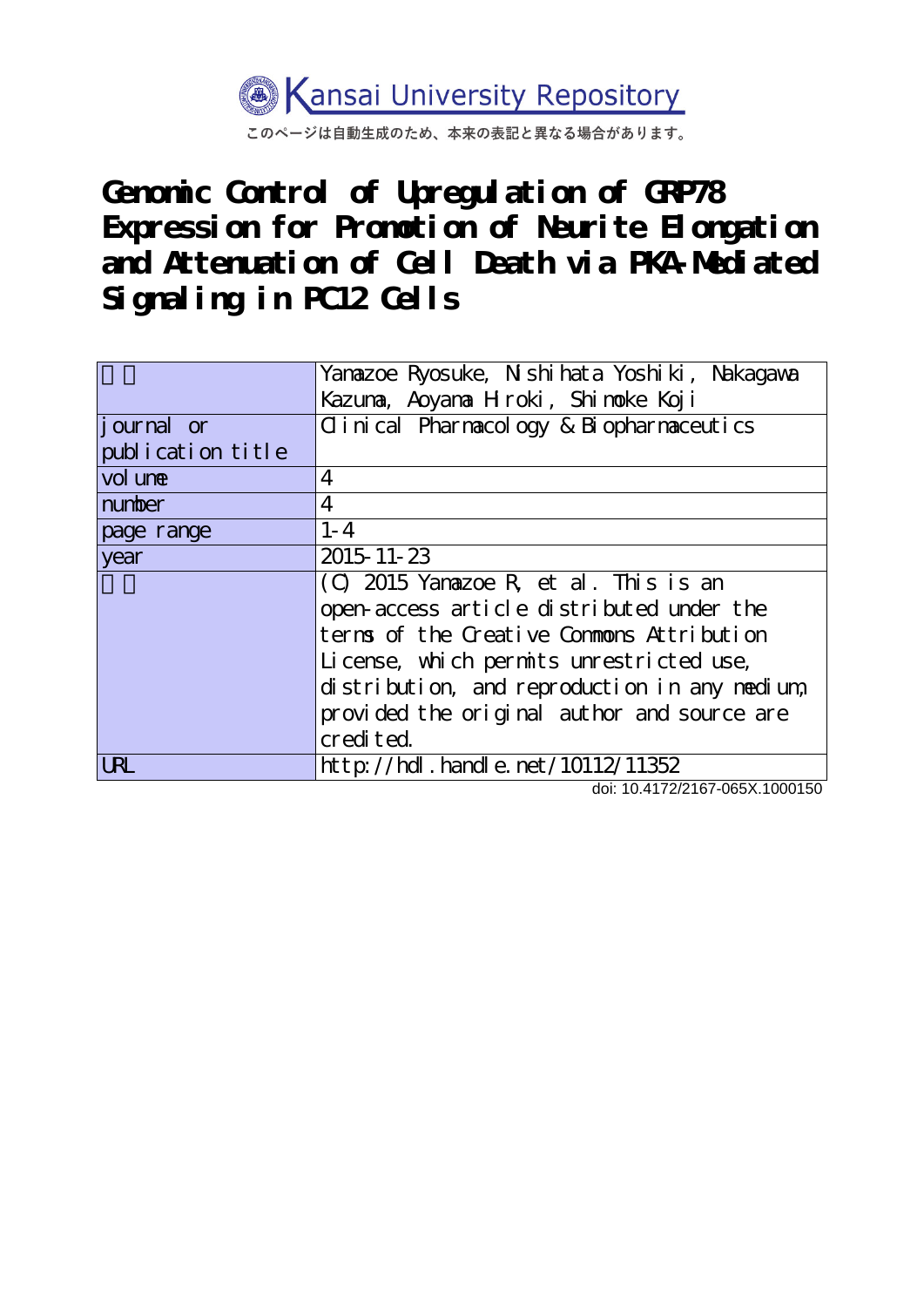

# Genomic Control of Upregulation of GRP78 Expression for Promotion of Neurite Elongation and Attenuation of Cell Death via PKA-Mediated Signaling in PC12 Cells

#### **Ryosuke Yamazoe1 , Yoshiki Nishihata2 , Kazuma Nakagawa2 , Hiroki Aoyama2 and Koji Shimoke1,2\***

*1 High Technology Research Core (HRC), Kansai University, 3-3-35, Yamate-cho, Suita, Osaka 564-8680, Japan 2 Laboratory of Neurobiology, Department of Life Science and Biotechnology, Faculty of Chemistry, Materials and Bioengineering, Kansai University, 3-3-35, Yamate-cho, Suita, Osaka 564-8680, Japan*

#### **Abstract**

Neurodegeneration occurs due to neuronal cell death and subsequently disrupts neuronal networks. In current medicine, methods for interruption of neuronal cell death and avoidance of disruption of neuronal networks have potential as therapy for neurodegenerative disorders. Development of this therapy requires analysis of the molecular mechanism of neurite extension that leads to network formation. Here, we show that forskolin (fsk), an activator of adenylate cyclase, increases the intracellular cAMP concentration and induces neurite outgrowth in PC12 cells. The effect of fsk on neurite outgrowth was diminished by H89, an inhibitor of protein kinase A (PKA), and by PD98059 and U0126, which are inhibitors of the mitogen-activated protein kinase (MAPK) signaling pathway. With fsk treatment in the presence of tunicamycin, an inducer of cell death, the activity of the glucose-regulated protein 78 (GRP78) promoters was upregulated. Interestingly, this effect was completely abolished by H89 and by PD98059 and U0126. This phenomenon was confirmed using a dominant-negative PKA-expressing PC12 cell line, in which the PKA-mediated signaling pathway was completely eliminated. These lines of evidence suggest that GRP78 promotes neuronal elongation that is regulated by fsk and mediated by PKA.

**Keywords:** neurites; survival; PC12; GRP78; gene expression; genomics; epigenetics

#### **Introduction**

The endoplasmic reticulum (ER) is an important organelle with a crucial role in protein biosynthesis. Disrupted quality control in biosynthesis of proteins leads to cell death due to accumulation of unfolded proteins [1-4]. Tunicamycin (Tm), an inhibitor of glycosylation of newly biosynthesized proteins, is a well-known inducer of cell death [6-8]. Disruption of the homeostatic balance of the  $Ca^{2+}$  concentration in the ER also induces cell death [9-12]. In both cases, accumulation of unfolded proteins in the ER is ultimately the cause of cell death.

Glucose-regulated protein 78 (GRP78) refolds protein structures and attenuates cell death. Thus, GRP78 can be a molecular target in drug therapy for neurodegenerative diseases, for instance, Alzheimer's or Parkinson's disease, and there is a need to understand the promoter mechanisms associated with GRP78 upregulation. Two sensor proteins on the ER membrane are involved in this process: Ire1, which has an RNase domain that cleaves pre-XBP-1 mRNA to spliced XBP-1 mRNA and the translated product binds to the GRP78 promoter region; and ATF6, which is cleaved by site-1 and site-2 proteases to form a transcriptional factor (p50 ATF6) for GRP78. OASIS is a sensor of unfolded proteins that also upregulates GRP78 expression, but this effect is limited only to glial cells [13].

In this study, we show that forskolin (fsk), an activator of adenylate cyclase, attenuates Tm-mediated cell death and promotes elongation of neurites in pheochromocytoma 12 (PC12) cells. PC12 cell is a developmental model neuron to study neurite extension system and formation of neuron-like networks through intracellular signaling pathway(s) [14]. Then, we discover that fsk-mediated PKA signaling upregulates GRP78 to bear neurites via an effect on the GRP78 promoter region by using PC12 cells. Analyses using inhibitors for PKA (H89) and MEK1 (PD98059 or U0126) showed that PKA activates MAPK signaling to upregulate GRP78. These findings were confirmed using a dominant-negative PKA-expressing stable transformant PC12 cell line (DN-PKA-PC12). Overall, the results suggest that upregulation

of GRP78 is important for attenuation of Tm-induced cell death and promotion of neurite outgrowth in PC12 cells.

#### **Materials and Methods**

### **Cell culture**

PC12 and DN-PKA-PC12 cells were maintained in Dulbecco's modified Eagle's medium (DMEM) supplemented with 1% (v/v) penicillin-streptomycin, 5 % (v/v) heat-inactivated precolostrum newborn calf serum and 5% (v/v) heat-inactivated horse serum [8]. For measurement of cell viability, PC12 cells were seeded on collagencoated 96-well plates at  $1 \times 10^5$  cells/cm<sup>2</sup>. The next day, the medium was changed to serum-free DMEM and 1.0 µg/ml Tm was added without or with inhibitors. For other assays, cell density was denoted in each section in Materials and Methods.

#### **Measurement of neurite length**

PC12 cells were plated in 24-well plates at  $0.2 \times 10^4$  cells/cm<sup>2</sup> and cultured in DMEM supplemented with 5% (v/v) fetal bovine serum (FBS), 5% (v/v) heat-inactivated horse serum, and  $0.1\%$  (v/v) penicillinstreptomycin solution. Adherent cells were treated with reagents in DMEM supplemented with 0.1% (v/v) penicillin-streptomycin solution for 24 h. The plated cell density and the serum concentration were lower than those of cell viability assay because enough space for the

**<sup>\*</sup>Corresponding author:** Koji Shimoke, Laboratory of Neurobiology, Department of Life Science and Biotechnology, Faculty of Chemistry, Materials and Bioengineering, Kansai University, 3-3-35, Yamate-cho, Suita, Osaka 564-8680, Japan, Tel: +81-6-6368-0853; Fax: +81-6-6330-3770; E-mail: shimoke@kansai-u.ac.jp

**Received** October 08, 2015; **Accepted** November 17, 2015; **Published** November 23, 2015

**Citation:** Yamazoe R, Nishihata Y, Nakagawa K, Aoyama H, Shimoke K (2015) Genomic Control of Upregulation of GRP78 Expression for Promotion of Neurite Elongation and Attenuation of Cell Death via PKA-Mediated Signaling in PC12 Cells. Clin Pharmacol Biopharm 4: 150. doi:[10.4172/2167-065X.1000150](http://dx.doi.org/10.4172/2167-065X.1000150)

**Copyright:** © 2015 Yamazoe R, et al. This is an open-access article distributed under the terms of the Creative Commons Attribution License, which permits unrestricted use, distribution, and reproduction in any medium, provided the original author and source are credited.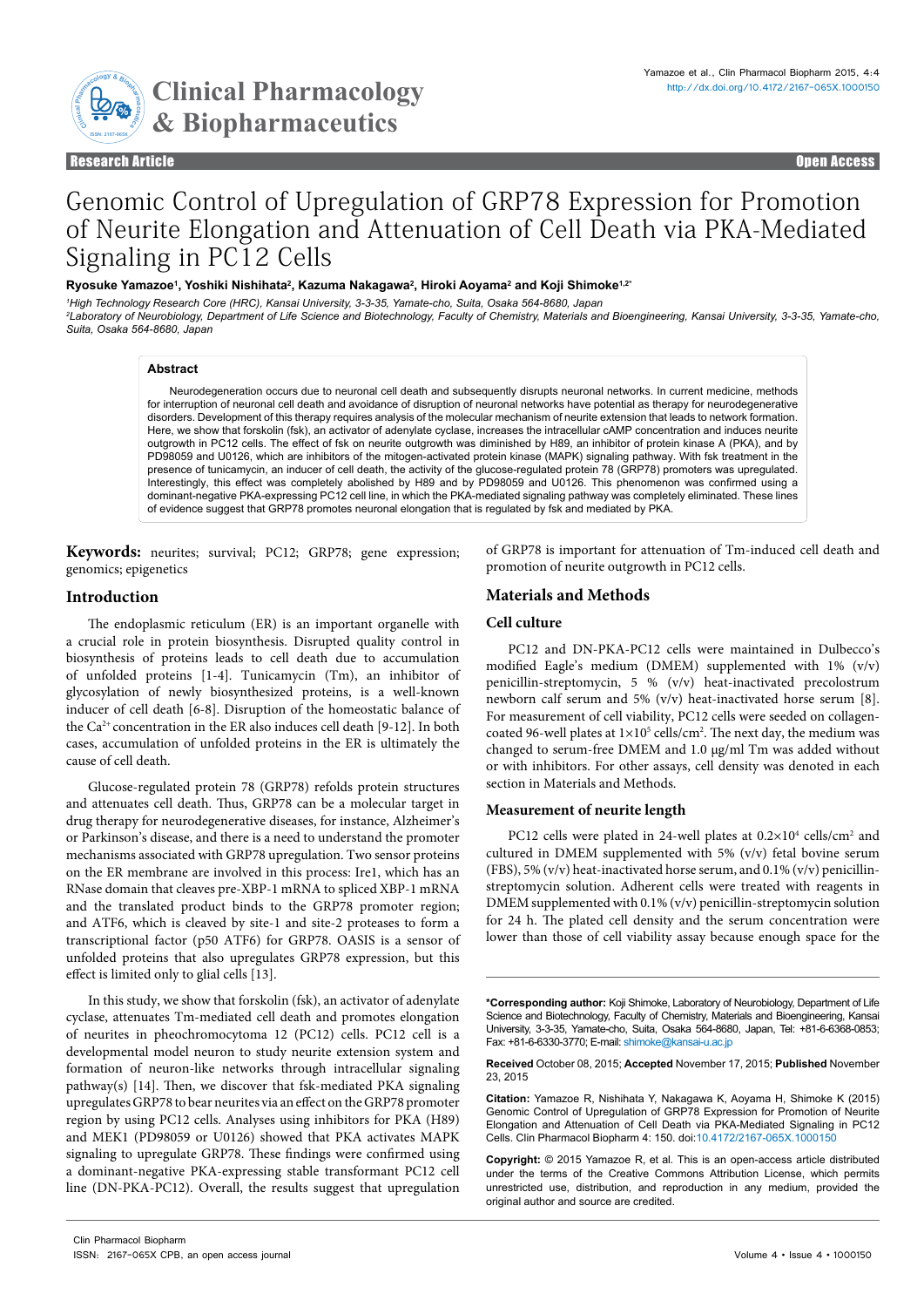**Citation:** Yamazoe R, Nishihata Y, Nakagawa K, Aoyama H, Shimoke K (2015) Genomic Control of Upregulation of GRP78 Expression for Promotion of Neurite Elongation and Attenuation of Cell Death via PKA-Mediated Signaling in PC12 Cells. Clin Pharmacol Biopharm 4: 150. doi:[10.4172/2167-065X.1000150](http://dx.doi.org/10.4172/2167-065X.1000150)

**Untrasted** 

Tm

observation of neurite outgrowth and suppression of mitogenic effect were needed for this assay. After treatment, the cells were fixed with 4% paraformaldehyde for 30 min. For analysis of neurite outgrowth about 200 cells/well were randomly photographed using a phase-contrast microscope (Biozero BZ-9100, Keyence, Japan). Neurite lengths were measured using BZ-H1C software (Keyence, Japan).

#### **Transient transfection and luciferase assay**

PC12 cells were seeded on 6-well plates at 0.5×10<sup>5</sup> cells/cm<sup>2</sup>. The next day, the medium was changed to fresh DMEM for cell culture. A GRP78 promoter-containing plasmid (-457/Luc), with a firefly luciferase gene and the promoter sequence up to -457 of rat GRP78 was dissolved in 50 µl of OPTI-MEM (Gibco BRL). The TK plasmid, containing a renilla luciferase gene and a thymidine kinase promoter, was mixed with -457/Luc. The quantity of total DNA for transfection was 2.0  $\mu$ g (-457/Luc TK = 4:1). In addition, 1  $\mu$ l of Lipofectamine2000 (Invitrogen, USA) was dissolved in 50 µl of OPTI-MEM and incubated for 5 min. The two transfection solutions, the DNA solution and the Lipofectamine2000 solution were then mixed and incubated for 20 min. The mixture was added to the culture medium of PC12 or DN-PKA-PC12 cells. After 2 days, the cells were used for a luciferase assay (Promega, USA). -457/Luc were gifts from Prof. A.S. Lee (University of Southern California).

#### **Statistical Analysis**

Results for experimental groups are expressed as the mean ± SEM. Differences among groups were examined by one-way ANOVA, with P<0.05 taken to indicate a significant difference. All analyses were performed using SigmaStat 3.0.

#### **Results and Discussion**

In this study, we found that GRP78 expression is regulated via PKA-mediated signaling. Neurite outgrowth was markedly induced by forskolin (fsk), an activator of adenylate cyclase, which activates PKAmediated signaling. As shown in Figure-1A, fsk or tunicamycin (Tm) plus fsk elongated neurites up to 45 μm on PC12 cells, and this effect was diminished by H89, a specific PKA inhibitor, and PD98059 (PD) or U0126 (U) which are inhibitors of MAP kinase signaling. Lengths of neurites are shown in Figure-1B. Cell counts are also given in the figure. These data suggest that PKA elongates neurites in the presence of fsk alone and with fsk plus Tm, a cell death-inducer, as a mimic of pathophysiological conditions in the brain. MAP kinase signaling also clearly contributed to neurite outgrowth in PC12 cells, based on the effects of PD and U, indicating that at least two signaling pathways are involved in neurite elongation. These pathways also promote cell survival because cells treated with fsk remained fresh and alive (Figure-1A) [15,16]. Both may contribute to rescue from cell death because Tm is well known to induce ER stress-mediated cell death by accumulation of unfolded proteins. Thus, the two pathways may be key targets in therapy for neurodegenerative disease. This possibility is also proposed by using Parkinson's disease model [17]. However, some hereditary diseases, for instance, huntinton's disease cannot be cured because responsible gene is continued to express.

Interestingly, we discovered that fsk activated the GRP78 promoter and that this effect was decreased by H89, PD, and U (Figure-2). The promoter activity of GRP78 has been shown to be mediated through epigenetic regulation [18, 19]. We did not find evidence for this activity, but histone modification or DNA methylation may be involved in neurite elongation and cell survival via upregulation of GRP78 expression. This is likely because GRP78 is a chaperone protein



 $f<sub>c</sub>$ 

 $Tm + f < k$ 

Page 2 of 4

Tm+fsk+PD

ANOVA among each group. Data are from two independent experiments.

Values are the mean ± SEM (n=4). \*P<0.05, ##P<0.01, §§P<0.01 by one-way

that attenuates ER stress-mediated cell death by reducing the number of unfolded proteins in the ER.

Next, we confirmed that fsk-induced neurite elongation is mediated through PKA, using DN-PKA-PC12 cells, a dominant-negative PKAexpressing stable transformant of PC12 cell line. Neurites could not be elongated in these cells, whereas the parent cells were normal (Figure-3A), indicating that PKA is necessary for fsk-induced neurite elongation. DN-PKA-PC12 cells also had reduced GRP78 promoter activity (Figure-3B). Thus, downstream molecules of PKA leading to upregulation of GRP78 protein should be clarified for further study.

The effects of fsk on neurite elongation and cell survival are summarized in Figure-4. PKA activates Rap1 to activate MAP kinase signaling [20] and fsk induces expression of Nur77 [21]. Thus, upregulation of GRP78 may activate both the PKA-Nur77 and MAP kinase signaling pathways via fsk-induced PKA-mediated signaling. This is consistent with the elimination of neurite elongation and reduced GRP78 promoter activity in DN-PKA-PC12 cells. It is striking that GRP78 can elongate neurites via fsk because GRP78 is a chaperone protein that is not directly related to neurite elongation. Further studies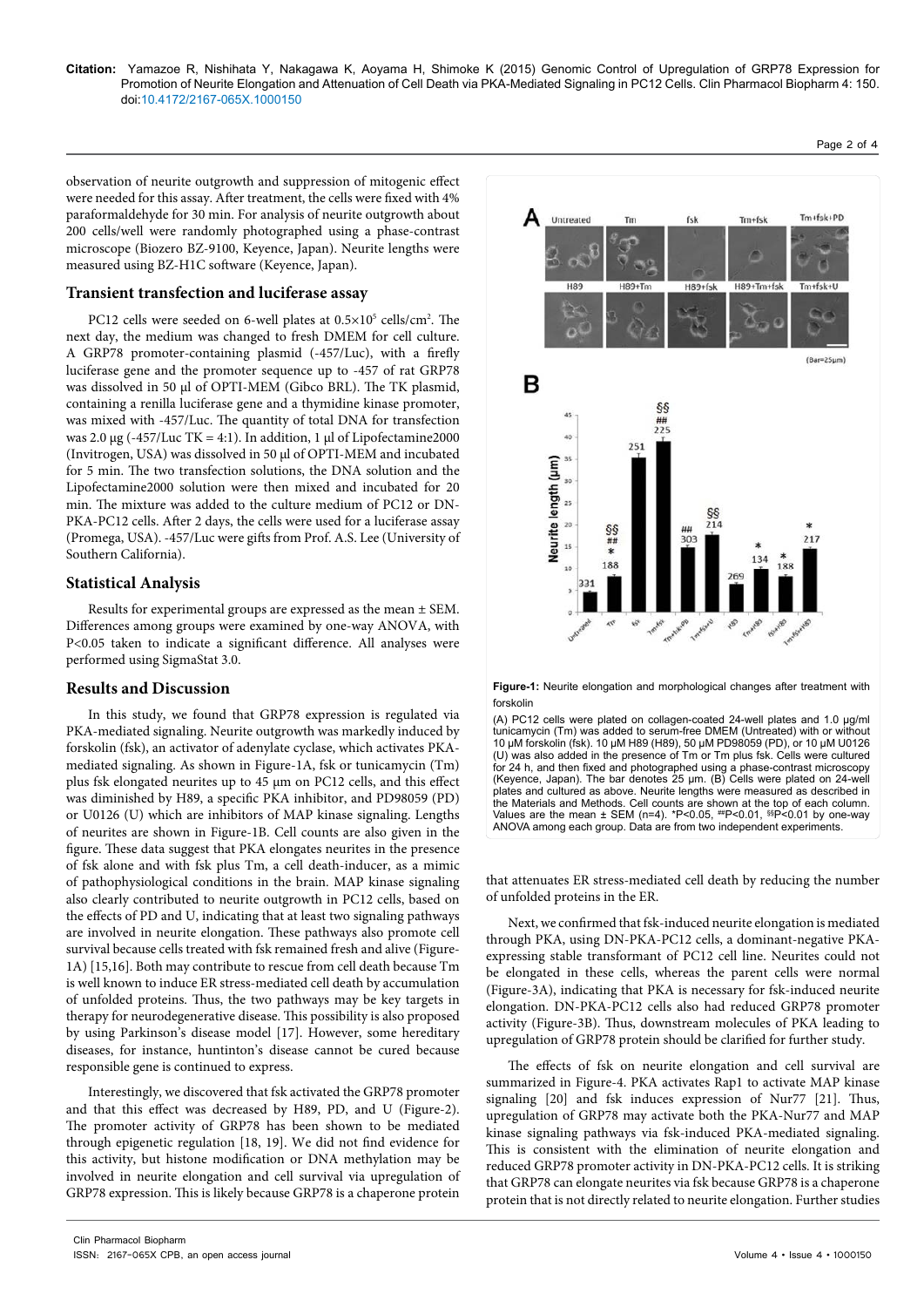**Citation:** Yamazoe R, Nishihata Y, Nakagawa K, Aoyama H, Shimoke K (2015) Genomic Control of Upregulation of GRP78 Expression for Promotion of Neurite Elongation and Attenuation of Cell Death via PKA-Mediated Signaling in PC12 Cells. Clin Pharmacol Biopharm 4: 150. doi:[10.4172/2167-065X.1000150](http://dx.doi.org/10.4172/2167-065X.1000150)



**Figure 2:** Luciferase assay after treatment with forskolin PC12 cells were plated on 6-well plates and 1.0 µg/ml tunicamycin (Tm) was added to serumfree DMEM (Untreated) with or without 10 µM forskolin (fsk). 10 µM H89 (H89), 50 µM PD98059 (PD), or 10 µM U0126 (U) was also added in the presence of Tm or Tm plus fsk. Cell lysates were collected and the GRP78 promoter activity was measured by a luciferase assay with a luminometer (Promega, USA). Results for a serum-free DMEM control (Untreated), fsk-treated cells in the presence (Tm+fsk) or absence (fsk) of tunicamycin (Tm) without or with PD98059 (PD), U0126 (U), or H89 (H89) are shown. Values are the mean±SEM (n=4). \*\*P<0.01,  $H$ <sup>-++</sup>P<0.01, §§P<0.01 by one-way ANOVA among each group. Data are from two independent experiments.



**Figure 3**: Effect of forskolin on neurites and GRP78 promoter activity in dominant-negative PKA-expressing PC12 cells (A, B) Parent or dominantnegative PC12 cells were maintained and plated as described in Figure-1 and Figure- 2, and incubated with serum-free DMEM (Untreated) without and with 10 µM forskolin (fsk) for 24 h. Lengths of neurites were measured in about 200 cells. GRP78 promoter activity was measured by a luciferase assay. Values are the mean±SEM (n=4). \*\*P<0.01 by one-way ANOVA. N.S., not significant.



of this new function of GRP78 will be necessary for development of therapy against neurodegenerative diseases.

#### **Acknowledgements**

We thank Prof. A.S. Lee (University of Southern California) for luciferase assay plasmids. This work was supported by SENRYAKU (2013-2017) and KAKENHI (25340104) grants-in-aid from MEXT (Ministry of Education, Culture, Sports, Science and Technology of Japan), and by a Kansai University Grant-in-Aid for Encouragement of Scientists (2014).

#### **References**

- 1. [Kaufman RJ \(2002\) Orchestrating the unfolded protein response in health and](http://www.ncbi.nlm.nih.gov/pmc/articles/PMC151822/)  [disease. J Clin Invest 110: 1389-1398.](http://www.ncbi.nlm.nih.gov/pmc/articles/PMC151822/)
- 2. [Rao RV, Castro-Obregon S, Frankowski H, Schuler M, Stoka V, et al. \(2002\)](http://www.ncbi.nlm.nih.gov/pubmed/11919205)  [Coupling endoplasmic reticulum stress to the cell death program. An Apaf-1](http://www.ncbi.nlm.nih.gov/pubmed/11919205) [independent intrinsic pathway. J Biol Chem 277: 21836-21842.](http://www.ncbi.nlm.nih.gov/pubmed/11919205)
- 3. [Rao RV, Ellerby HM, Bredesen DE \(2004\) Coupling endoplasmic reticulum](http://www.ncbi.nlm.nih.gov/pubmed/14765132)  [stress to the cell death program. Cell Death Differ 11: 372-380.](http://www.ncbi.nlm.nih.gov/pubmed/14765132)
- 4. [Rao RV, Poksay KS, Castro-Obregon S, Schilling B, Row RH, et al. \(2004\)](http://www.ncbi.nlm.nih.gov/pubmed/14561754)  [Molecular components of a cell death pathway activated by endoplasmic](http://www.ncbi.nlm.nih.gov/pubmed/14561754)  [reticulum stress. J Biol Chem 279: 177-187.](http://www.ncbi.nlm.nih.gov/pubmed/14561754)
- 5. [Adams JM, Cory S \(2002\) Apoptosomes: engines for caspase activation. Curr](http://www.ncbi.nlm.nih.gov/pubmed/12473344)  [Opin Cell Biol 14: 715-720.](http://www.ncbi.nlm.nih.gov/pubmed/12473344)
- 6. [Hitomi J, Katayama T, Eguchi Y, Kudo T, Taniguchi M, et al. \(2004\) Involvement](http://www.ncbi.nlm.nih.gov/pubmed/15123740)  [of Caspase-4 in endoplasmic reticulum stress-induced apoptosis and abeta](http://www.ncbi.nlm.nih.gov/pubmed/15123740)[induced cell death. J Cell Biol 165: 347-356.](http://www.ncbi.nlm.nih.gov/pubmed/15123740)
- 7. [Nakagawa T, Zhu H, Morishima N, Li E, Xu J, et al. \(2000\) Caspase-12](http://www.ncbi.nlm.nih.gov/pubmed/10638761)  [mediates endoplasmic reticulum specific apoptosis and cytotoxicity by amyloid](http://www.ncbi.nlm.nih.gov/pubmed/10638761)[beta. Nature 403: 98-103.](http://www.ncbi.nlm.nih.gov/pubmed/10638761)
- 8. [Shimoke K, Amano H, Kishi S, Uchida H, Kudo M, et al. \(2004\) Nerve growth](http://www.ncbi.nlm.nih.gov/pubmed/15113843)  [factor attenuates endoplasmic reticulum stress-mediated apoptosis via](http://www.ncbi.nlm.nih.gov/pubmed/15113843)  [suppression of caspase-12 activity. J Bioche. 135: 439-446.](http://www.ncbi.nlm.nih.gov/pubmed/15113843)
- 9. [Hitomi J, Katayama T, Taniguchi M, Honda A, Imaizumi K, et al. \(2004\)](http://www.ncbi.nlm.nih.gov/pubmed/15036591)  [Apoptosis induced by endoplasmic reticulum stress depends on activation of](http://www.ncbi.nlm.nih.gov/pubmed/15036591)  [caspase-3 via caspase-12 Neurosci Lett. 357: 127-130.](http://www.ncbi.nlm.nih.gov/pubmed/15036591)

ISSN: 2167-065X CPB, an open access journal

Page 3 of 4